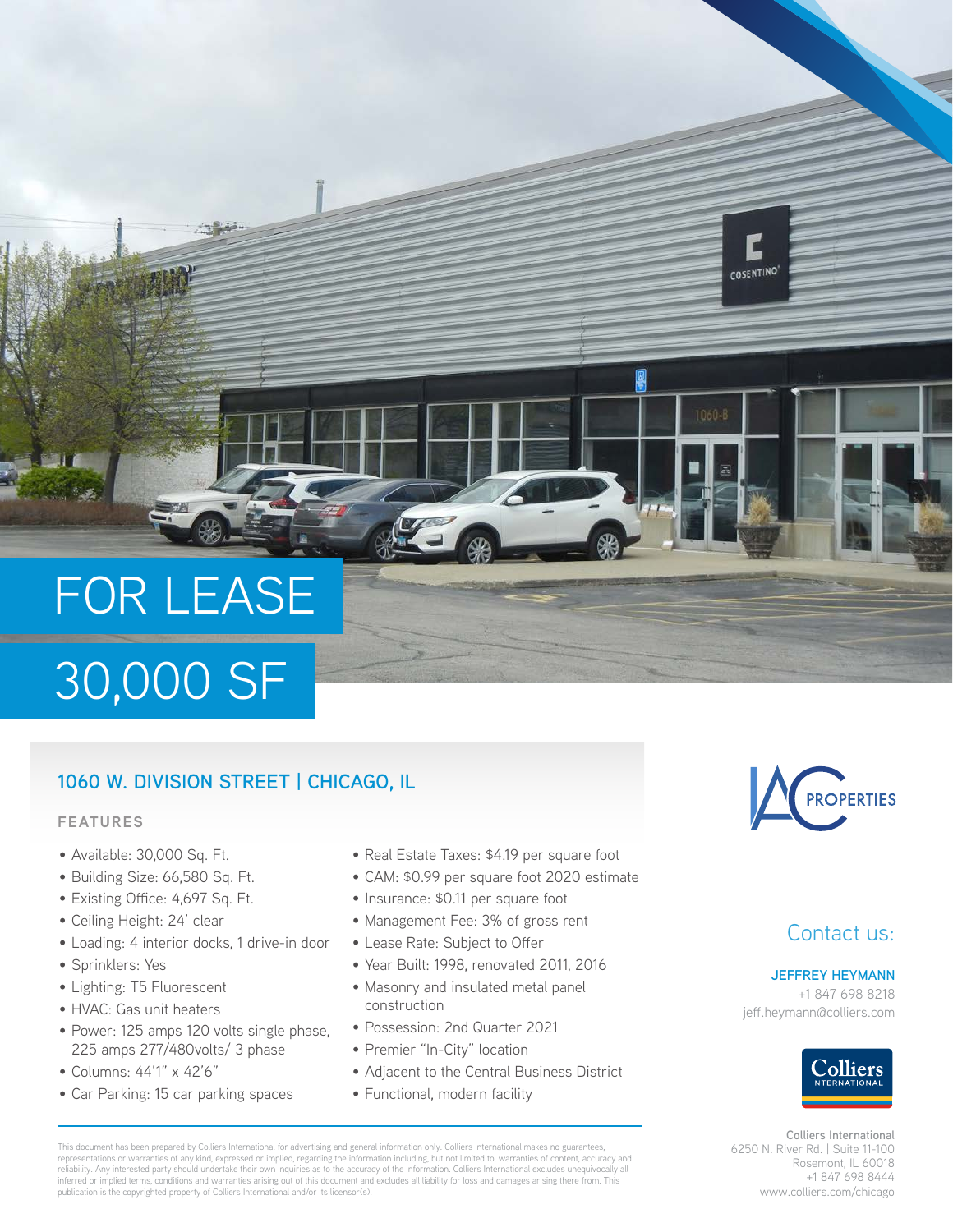

Contact us:

**JEFFREY HEYMANN** +1 847 698 8218 jeff.heymann@colliers.com

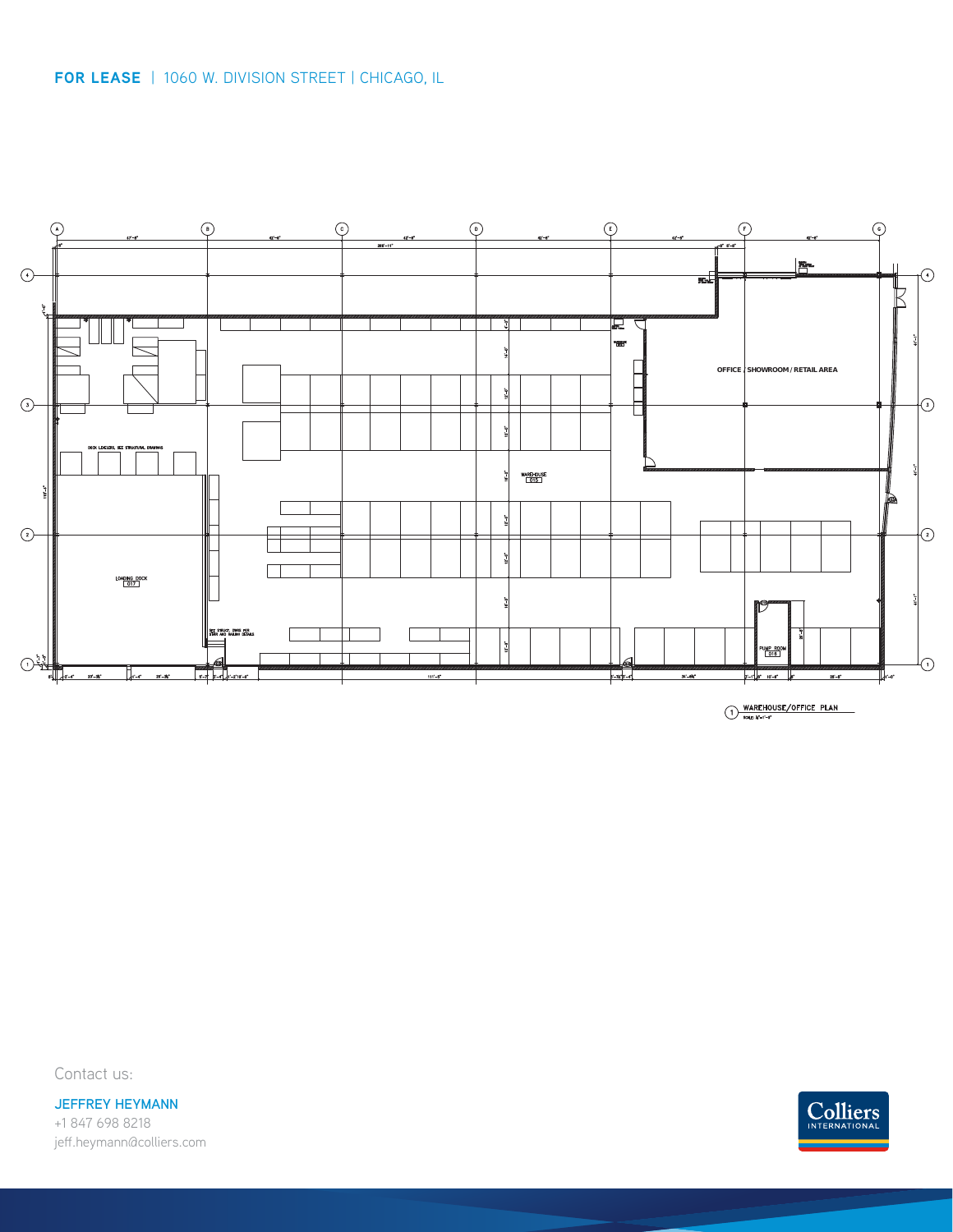#### **FOR LEASE** | 1060 W. DIVISION STREET | CHICAGO, IL













Contact us:

**JEFFREY HEYMANN** +1 847 698 8218 jeff.heymann@colliers.com